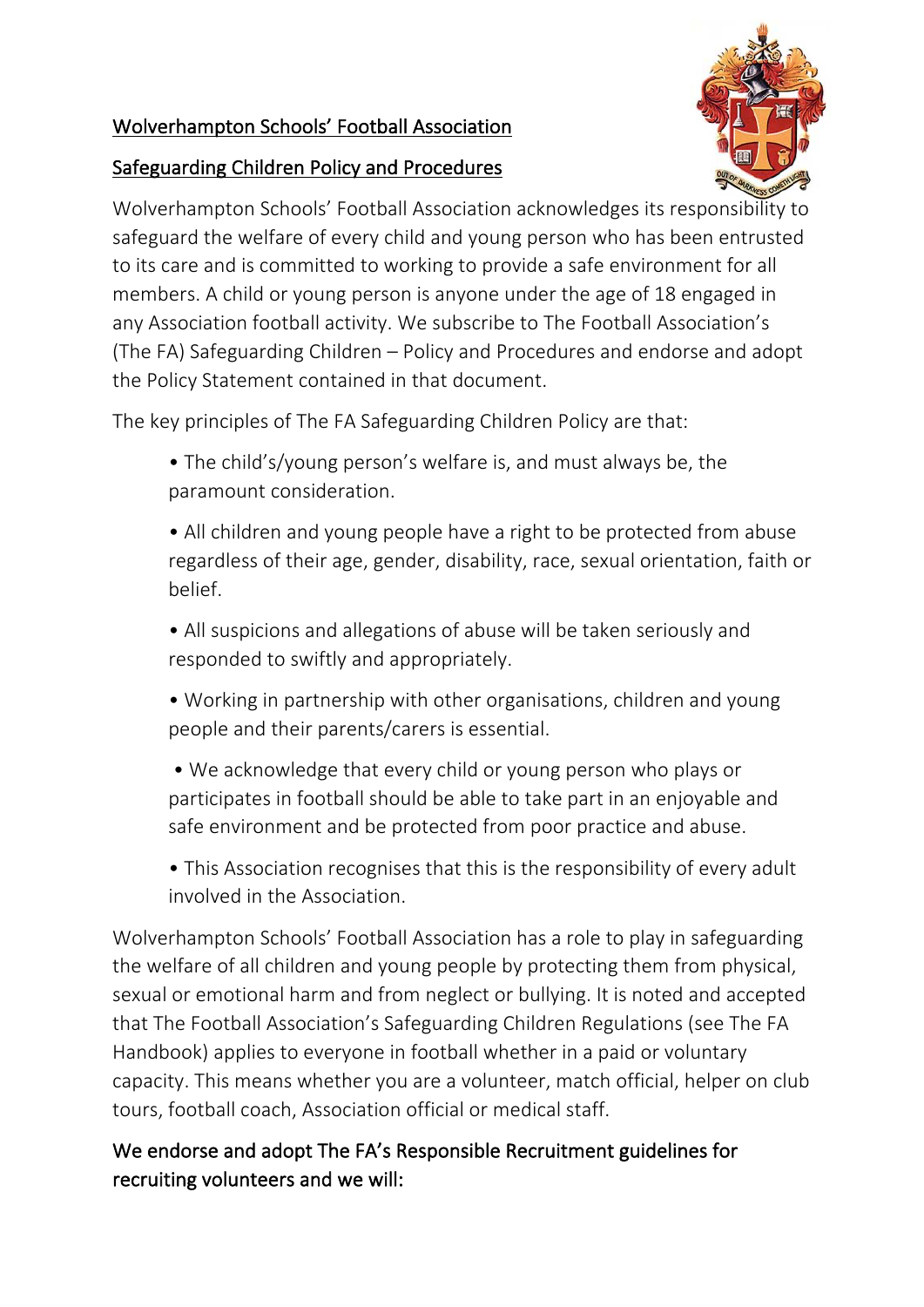- Specify what the role is and what tasks it involves.
- Request identification documents.
- As a minimum meet and chat with the applicant(s) and where possible interview people before appointing them.
- Ask for and follow up with 2 references before appointing someone.
- Require an FA DBS Enhanced Disclosure where appropriate in line with ESFA policy.

All current Wolverhampton Schools' Football Association members who are regularly caring for, supervising, training or being in sole charge of children and young people will be required to complete a DBS Enhanced Disclosure via The FA DBS Unit.

If there are concerns regarding the appropriateness of an individual who is already involved or who has approached us to become part of this Schools' Football Association, guidance will be sought from ESFA Welfare Officers and The FA.

It is noted and accepted that The FA will consider the relevance and significance of the information obtained via The FA DBS Unit Enhanced Disclosure and that all decisions will be made in the best interests of children and young people.

It is accepted that The FA aims to prevent people with a history of relevant and significant offending from having contact with children or young people and the opportunity to influence policies or practice with children or young people. This is to prevent direct sexual or physical harm to children and to minimize the risk of grooming' within football.

## Wolverhampton Schools' Football Association supports The FA's Whistleblowing Policy:

Any adult or young person with concerns about a colleague can 'whistle blow' by contacting:

The FA Safeguarding Team on 0844 980 8200 4787,

by writing to The FA Case Manager at

The Football Association,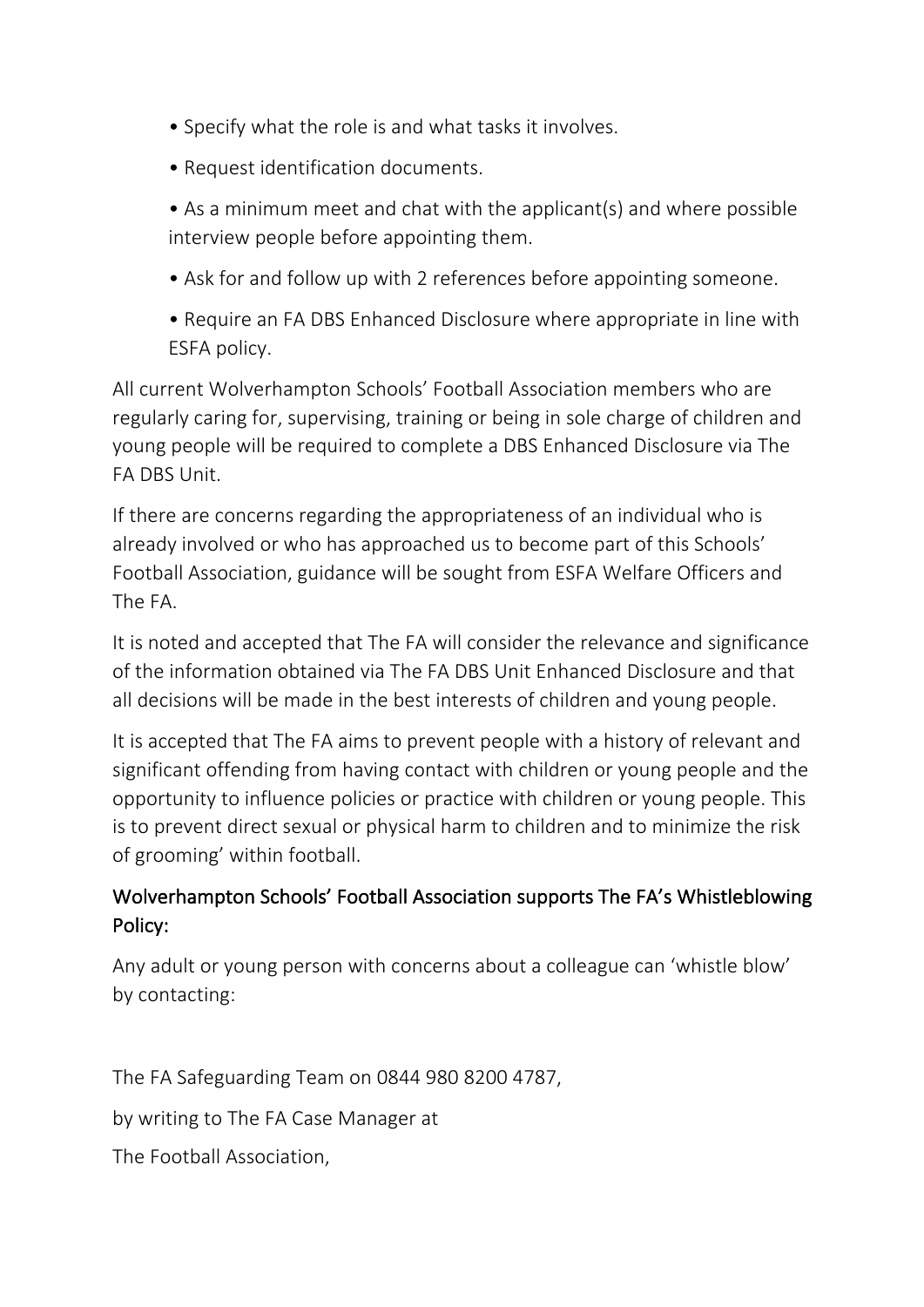Wembley Stadium,

PO Box 1966,

London SW10 9EQ

Or alternatively by going direct to the Police, Children's Social Care or the NSPCC. This Association encourages everyone to know about it and utilize it if necessary.

Wolverhampton Schools' Football Association has appointed an Association Welfare Officer in line with The FA's role profile and required completion of the Safeguarding Children and Welfare Officers Workshop. The post holder (Nick Loftus) will be involved with Welfare Officer training provided by The FA/ESFA and/or County FA. The Association Welfare Officer is the first point of contact for all club members regarding concerns about the welfare of any child or young person.

The Association Welfare Officer will liaise directly with the ESFA Welfare Officer and will be familiar with the procedures for referring any concerns. They will also play a pro-active role in increasing awareness of Respect, poor practice and abuse amongst Association members.

#### We acknowledge and endorse The FA's identification of bullying as a category of abuse.

Bullying of any kind is not acceptable at our Association. If bullying does occur, all players or parents/carers should be able to tell and know that incidents will be dealt with promptly. Incidents need to be reported to the Association Welfare Officer in cases of serious bullying the ESFA Child Welfare Officer may be contacted.

## Respect codes of conduct for Players, Parents/Spectators, Officials and Coaches have been implemented by this Association.

In order to validate these Respect codes of conduct the Association has clear actions it will take regarding repeated or serious misconduct at club level and acknowledges the possibility of potential sanctions which may be implemented by the ESFA/FA in more serious circumstances.

## Reporting your concerns about the welfare of a child or young person:

Safeguarding is everyone's responsibility if you are worried about a child it is important that you report your concerns – no action is not an option.

i. If you are worried about a child then you need to report your concerns to the Association Welfare Officer.